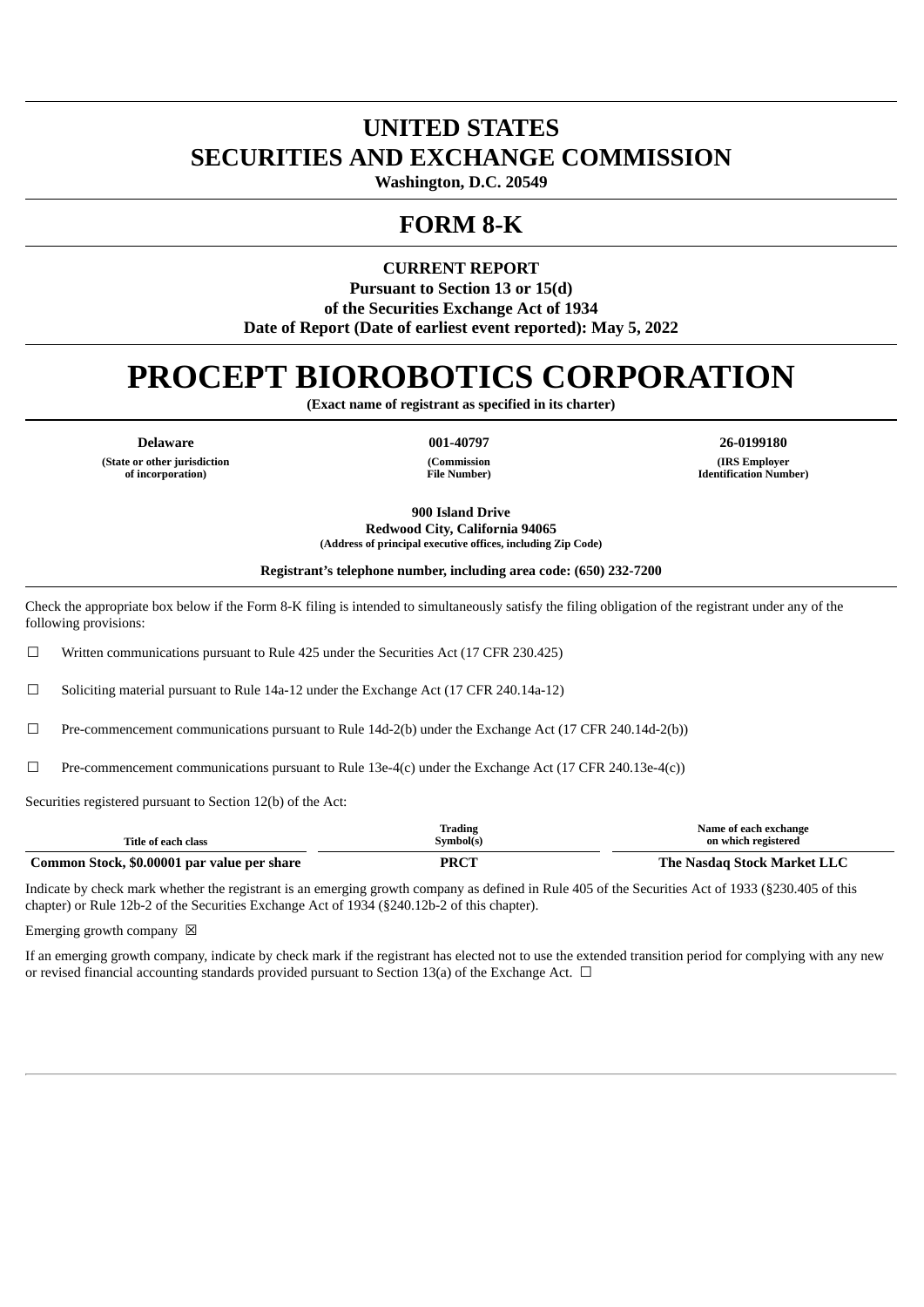# **Item 2.02 Results of Operations and Financial Condition**

On May 5, 2022, PROCEPT BioRobotics Corporation (the "Company") issued a press release announcing its financial results for the quarter ended March 31, 2022. The full text of the press release is furnished as Exhibit 99.1 to this Current Report on Form 8-K and is incorporated herein by reference.

The information in this Current Report on Form 8-K (including Exhibit 99.1) shall not be deemed "filed" for purposes of Section 18 of the Securities Exchange Act of 1934, as amended (the "Exchange Act"), or otherwise subject to the liabilities of that Section, nor shall it be deemed to be incorporated by reference into any filing of the Company under the Securities Act of 1933, as amended, or the Exchange Act, except as expressly set forth by specific reference in such filing.

# **Item 9.01 Financial Statements and Exhibits.**

| Exhibit No. | <b>Description</b>                                                         |
|-------------|----------------------------------------------------------------------------|
| 99.1        | <b>Press Release of PROCEPT BioRobotics Corporation, dated May 5, 2022</b> |
| 104         | Cover Page Interactive Data File, formatted in Inline XBRL.                |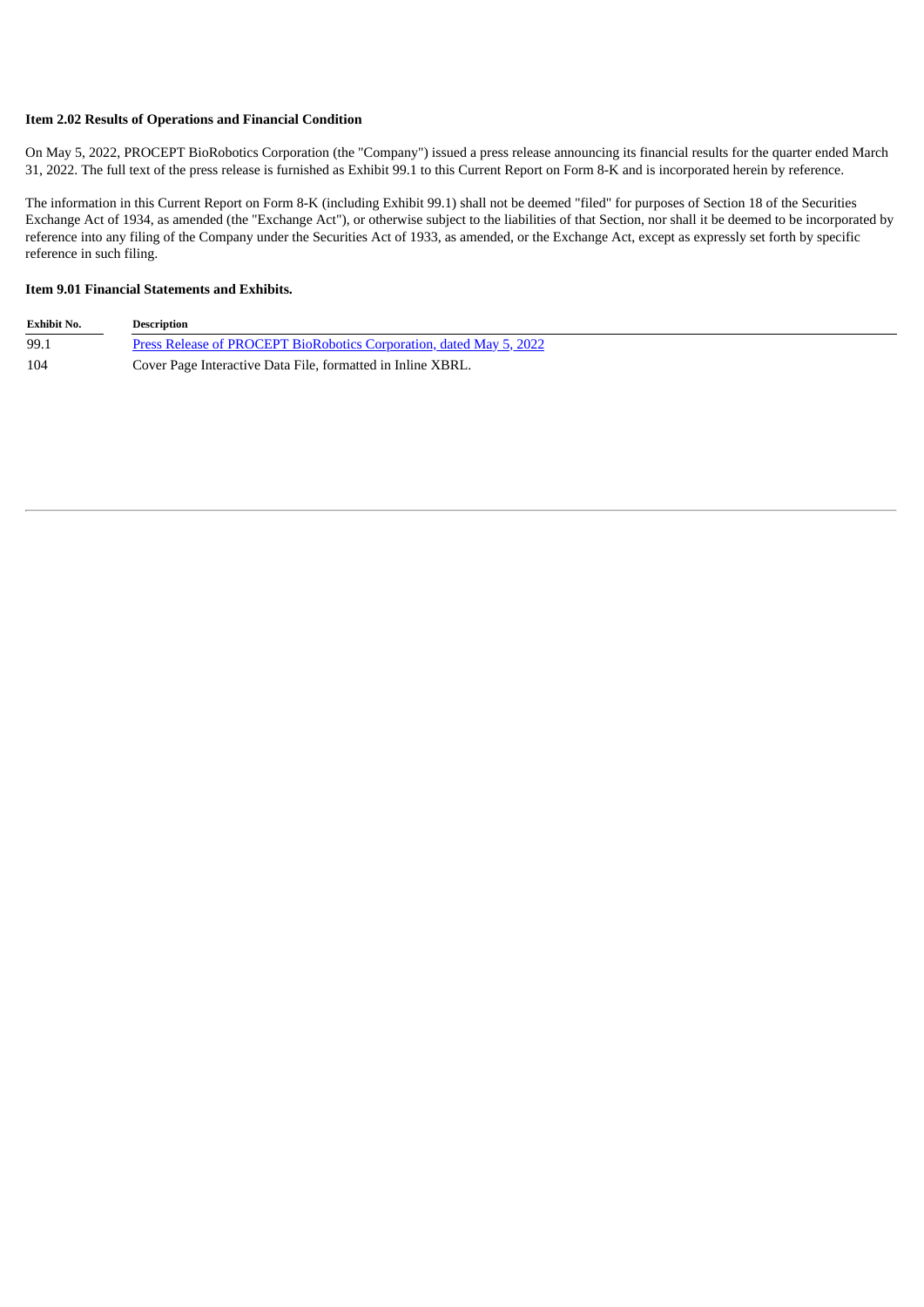# **SIGNATURES**

Pursuant to the requirements of the Securities Exchange Act of 1934, as amended, the registrant has duly caused this report to be signed on its behalf by the undersigned hereunto duly authorized.

# **PROCEPT BIOROBOTICS CORPORATION**

Date: May 5, 2022 By: /s/ Alaleh Nouri

Alaleh Nouri Chief Legal Officer and Secretary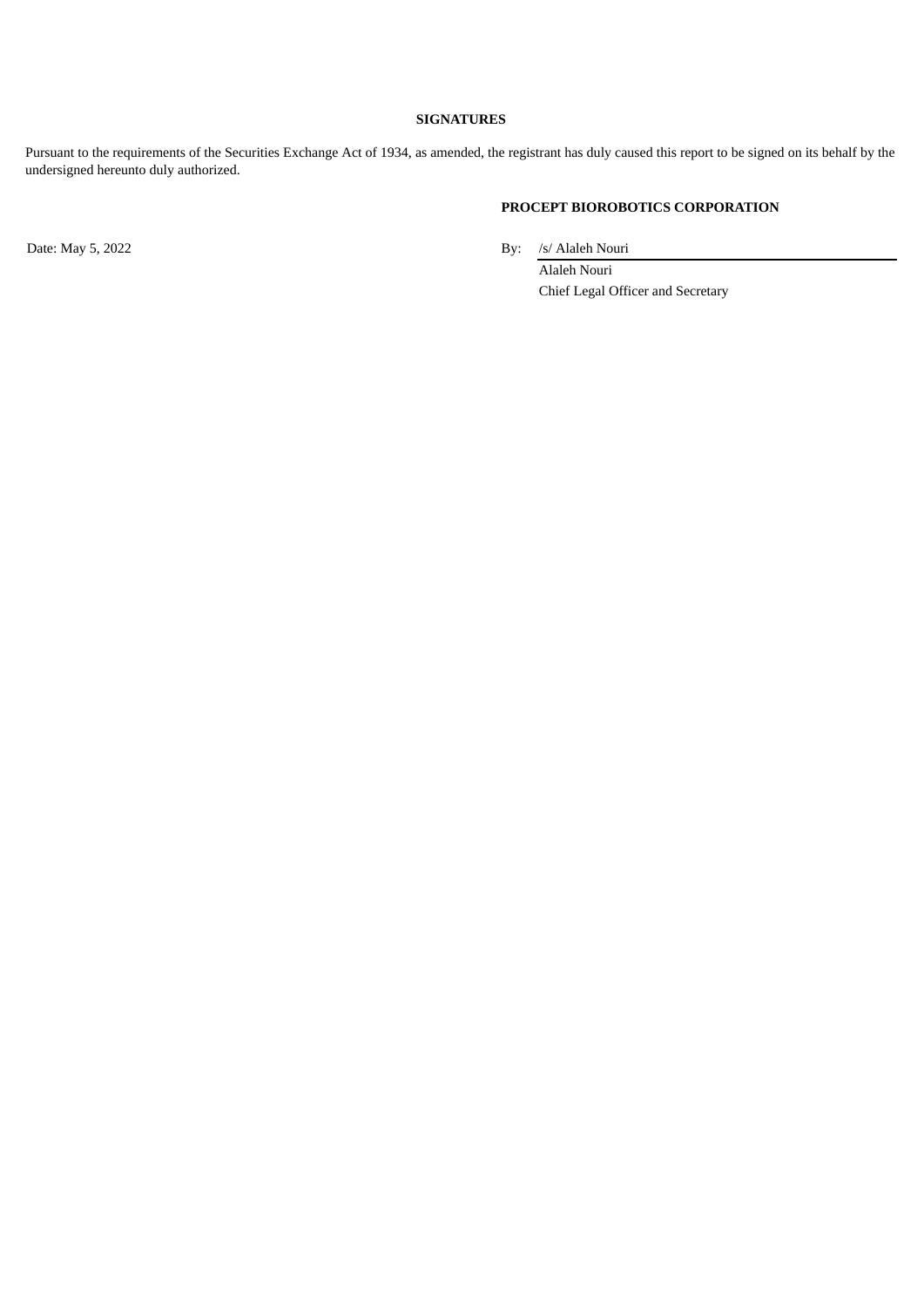

# <span id="page-3-0"></span>**PROCEPT BioRobotics Reports First Quarter 2022 Financial Results and Increases 2022 Revenue Guidance**

REDWOOD CITY, Calif., May 5, 2022 -- PROCEPT® BioRobotics Corporation (Nasdaq: PRCT) (the "Company"), a surgical robotics company focused on advancing patient care by developing transformative solutions in urology, today reported unaudited financial results for the quarter ended March 31, 2022.

#### **Recent Highlights**

- Total Revenue of \$14.2 million for the first quarter of 2022, an increase of 97% compared to the prior year period in 2021
- U.S. system and rental revenue of \$7.8 million for the first quarter of 2022, an increase of 70% compared to the prior year period in 2021
- U.S. handpiece and consumables revenue of \$4.4 million for the first quarter of 2022, an increase of 174% compared to the prior year period in 2021
- Increased fiscal year 2022 total revenue guidance range to \$58.0 million to \$62.0 million
- Received positive coverage policy decisions from Aetna US Healthcare, CareFirst and Independence Blue Cross Blue Shield
- Received regulatory approval for the AQUABEAM Robot in Korea and Japan

"We are very pleased with this strong start to 2022 and continue to make important progress in our mission to treat and transform the lives of millions of men suffering from BPH," said Reza Zadno, Chief Executive Officer. "Our install base significantly expanded during the first quarter and we also increased account utilization. Additionally, the 5-year WATER Study Data published in February further demonstrates our clinical durability and will enhance our ability to drive penetration and utilization."

#### **First Quarter 2022 Financial Results**

Revenue for the first quarter of 2022 was \$14.2 million, an increase of 97% compared to the prior year period. The increase was primarily driven by U.S revenues, including both system sales to new hospital customers and increased handpiece revenue. U.S. system revenue was \$7.8 million, an increase of 70% compared to the prior year period. Growth was influenced largely by strong underlying demand from highvolume BPH hospitals. As of March 31, 2022, the install base of Aquabeam Robotic Systems in the U.S. was 93 systems. U.S. handpiece and consumable revenue for the quarter was \$4.4 million, an increase of 174% compared to the prior year period. International revenue was \$1.6 million for the quarter, an increase of 75% compared to the prior year period.

Gross margin for the first quarter 2022 was 54% compared to 49% in the prior year period. Gross margin improvement was primarily attributable to the growth in units sold, higher U.S. handpiece average selling prices and spreading the fixed portion of our manufacturing overhead costs over a larger number of units produced.

Operating expenses in the first quarter of 2022 were \$23.4 million, compared with \$14.9 million in the prior year period. The increase was primarily driven by increased selling, general and administrative expenses to expand the sales organization and increased expenses associated with being a public company.

Net loss was \$17.2 million for the first quarter of 2022, compared to a loss of \$12.8 million in the prior year period.

Cash and short-term investments as of March 31, 2022, totaled \$284.3 million, while long-term borrowings totaled \$50.0 million.

#### **Full Year 2022 Financial Guidance**

- The Company projects revenue for the full year 2022 to range from \$58 million to \$62 million, which represents 68% to 80% growth
- over the company's prior year revenue. This compares to previous revenue guidance of \$54 million to \$58 million.
- The Company reiterates full year 2022 Adjusted EBITDA loss to be in the range of (\$63) million to (\$60) million.

Adjusted EBITDA is a financial measure that is not prepared in accordance with generally accepted accounting principles in the United States (GAAP). For more information about the Company's use of non-GAAP financial measures, please see the section below titled "Use of Non-GAAP Financial Measures (Unaudited)."

#### **Webcast and Conference Call Information**

PROCEPT BioRobotics will host a conference call to discuss the first quarter 2022 financial results after the market close on Thursday, May 5th, 2022, at 1:30 p.m. Pacific Time / 4:30 p.m. Eastern Time. Investors interested in listening to the conference call may do so by dialing (866) 374-5140 for domestic callers or (808) 238-9813 for international callers, using conference ID: 25960799. Live audio of the webcast will be available on the "Investors" section of the Company's website at: https://ir.procept-biorobotics.com. The webcast will be archived and available for replay for at least 90 days after the event.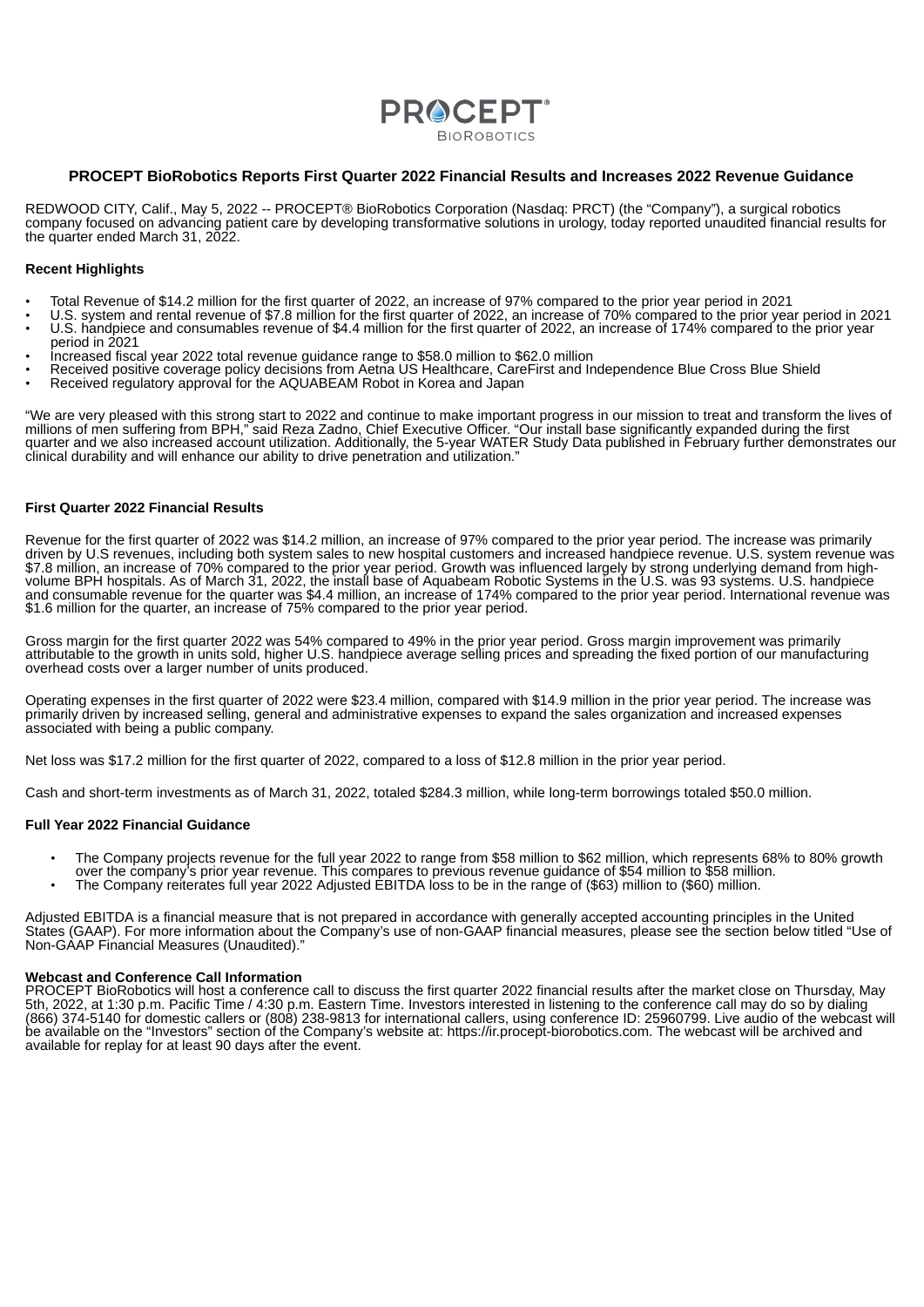#### **About PROCEPT BioRobotics Corporation**

PROCEPT BioRobotics is a surgical robotics company focused on advancing patient care by developing transformative solutions in urology. PROCEPT BioRobotics develops, manufactures and sells the AquaBeam Robotic System, an advanced, image-guided, surgical robotic system for use in minimally invasive urologic surgery with an initial focus on treating benign prostatic hyperplasia, or BPH. BPH is the most common prostate disease and impacts approximately 40 million men in the United States. PROCEPT BioRobotics designed Aquablation therapy to deliver effective, safe and durable outcomes for males suffering from lower urinary tract symptoms, or LUTS, due to BPH that are independent of prostate size and shape or surgeon experience. The Company has developed a significant and growing body of clinical evidence, which includes nine clinical studies and over 100 peer-reviewed publications, supporting the benefits and clinical advantages of Aquablation therapy.

#### **Use of Non-GAAP Financial Measures** *(Unaudited)*

This press release references Adjusted EBITDA, a financial measure that is not prepared in accordance with generally accepted accounting principles in the United States (GAAP). The Company defines Adjusted EBITDA as earnings before interest expense, taxes, depreciation and amortization and stock-based compensation. Non-GAAP financial measures are not a substitute for or superior to measures of financial performance prepared in accordance with GAAP and should not be considered as an alternative to any other performance measures derived in accordance with GAAP.

The Company believes that presenting Adjusted EBITDA provides useful supplemental information to investors about the Company in understanding and evaluating its operating results, enhancing the overall understanding of its past performance and future prospects, and allowing for greater transparency with respect to key financial metrics used by its management in financial and operational decision making. However, there are a number of limitations related to the use of non-GAAP measures and their nearest GAAP equivalents. For example, other companies may calculate non-GAAP measures differently, or may use other measures to calculate their financial performance, and therefore any non-GAAP measures the Company uses may not be directly comparable to similarly titled measures of other companies.

#### **Forward Looking Statements**

This release contains forward‐looking statements within the meaning of federal securities laws, including with respect to the Company's projected financial performance for full year 2022, statements regarding the potential utilities, values, benefits and advantages of Aquablation® therapy performed using PROCEPT BioRobotics' products, including AquaBeam® Robotic System, which involve risks and uncertainties that could cause the actual results to differ materially from the anticipated results and expectations expressed in these forwardlooking statements. You are cautioned not to place undue reliance on these forward-looking statements. Forward-looking statements are only predictions based on our current expectations, estimates, and assumptions, valid only as of the date they are made, and subject to risks and uncertainties, some of which we are not currently aware. Forward-looking statements may include statements regarding financial guidance, market opportunity and penetration, the Company's possible or assumed future results of operations, including descriptions of the Company's revenues, gross margin, profitability, operating expenses, installed base growth, commercial momentum, overall business strategy, or information regarding the impact of the COVID-19 pandemic and other global events on the Company and its operations. Forward‐looking statements should not be read as a guarantee of future performance or results and may not necessarily be accurate indications of the times at, or by, which such performance or results will be achieved. These forward‐looking statements are based on the Company's current expectations and inherently involve significant risks and uncertainties. Actual results and the timing of events could differ materially from those anticipated in such forward‐looking statements as a result of these risks and uncertainties. These risks and uncertainties are described more fully in the section titled "Risk Factors" in the Company's filings with the Securities and Exchange Commission (the "SEC"), including the Company's annual report on From 10-K filed with the SEC on March 22, 2022. PROCEPT BioRobotics does not undertake any obligation to update forward‐looking statements and expressly disclaims any obligation or undertaking to release publicly any updates or revisions to any forward‐looking statements contained herein. These forward-looking statements should not be relied upon as representing PROCEPT BioRobotics' views as of any date subsequent to the date of this press release.

#### **Important Safety Information**

All surgical treatments have inherent and associated side effects. For a list of potential side effects visit https://aquablation.com/safetyinformation/

**Investor Contact:** Gilmartin Group Matt Bacso, CFA Matt.bacso@gilmartinir.com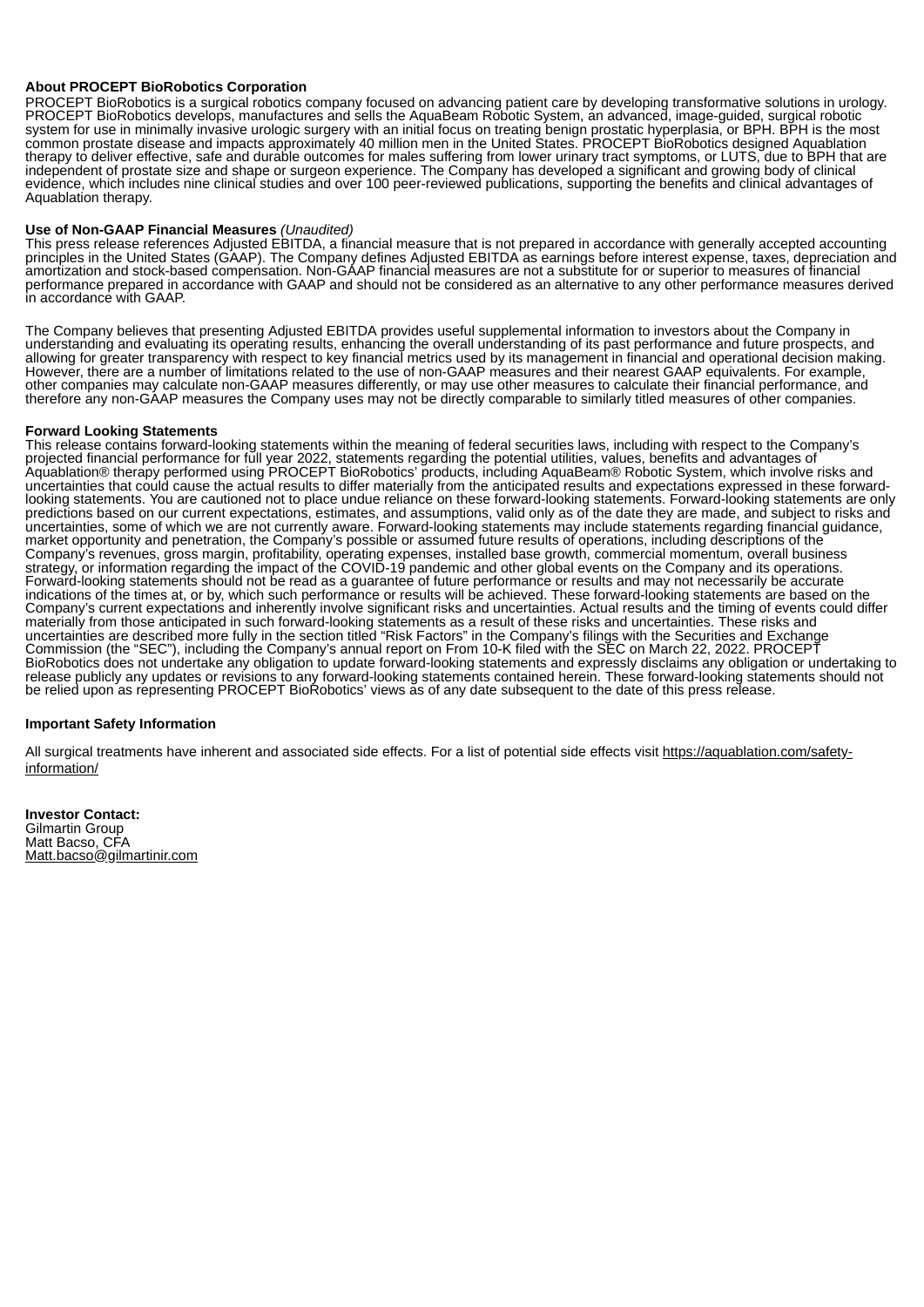#### **PROCEPT BioRobotics Corporation CONDENSED CONSOLIDATED STATEMENTS OF OPERATIONS (in thousands, except per share data) (unaudited)**

|                                            | Three Months Ended March 31, |              |
|--------------------------------------------|------------------------------|--------------|
|                                            | 2022                         | 2021         |
| Revenue                                    | \$14,197                     | \$7,192      |
| Cost of sales                              | 6,505                        | 3,665        |
| Gross profit                               | 7,692                        | 3,527        |
| Operating expenses:                        |                              |              |
| Research and development                   | 5,011                        | 4,522        |
| Selling, general and administrative        | 18,385                       | 10,349       |
| Total operating expenses                   | 23,396                       | 14,871       |
| Loss from operations                       | (15, 704)                    | (11, 344)    |
| Interest expense                           | (1, 421)                     | (1,464)      |
| Interest and other income (expense), net   | (60)                         | (14)         |
| Net loss                                   | \$(17, 185)                  | \$ (12, 822) |
| Net loss per share, basic and diluted      | \$ (0.39)                    | \$(2.65)     |
| Weighted-average common shares used to     |                              |              |
| Compute net loss per share attributable to |                              |              |
| Common shareholders, basic and diluted     | 43,855                       | 4.830        |

## **PROCEPT BioRobotics Corporation RECONCILIATION OF GAAP NET LOSS TO ADJUSTED EBITDA (in thousands) (unaudited)**

|                                             | Three Months Ended March 31, |             |
|---------------------------------------------|------------------------------|-------------|
|                                             | 2022                         | 2021        |
| Net loss                                    | \$(17, 185)                  | \$ (12,822) |
| Depreciation and amortization expense       | 758                          | 915         |
| Stock-based compensation expense            | 1,552                        | 650         |
| Interest (income) and interest expense, net | 1,385                        | 1,450       |
| <b>Adjusted EBITDA</b>                      | \$ (13, 490)                 | \$ (9,807)  |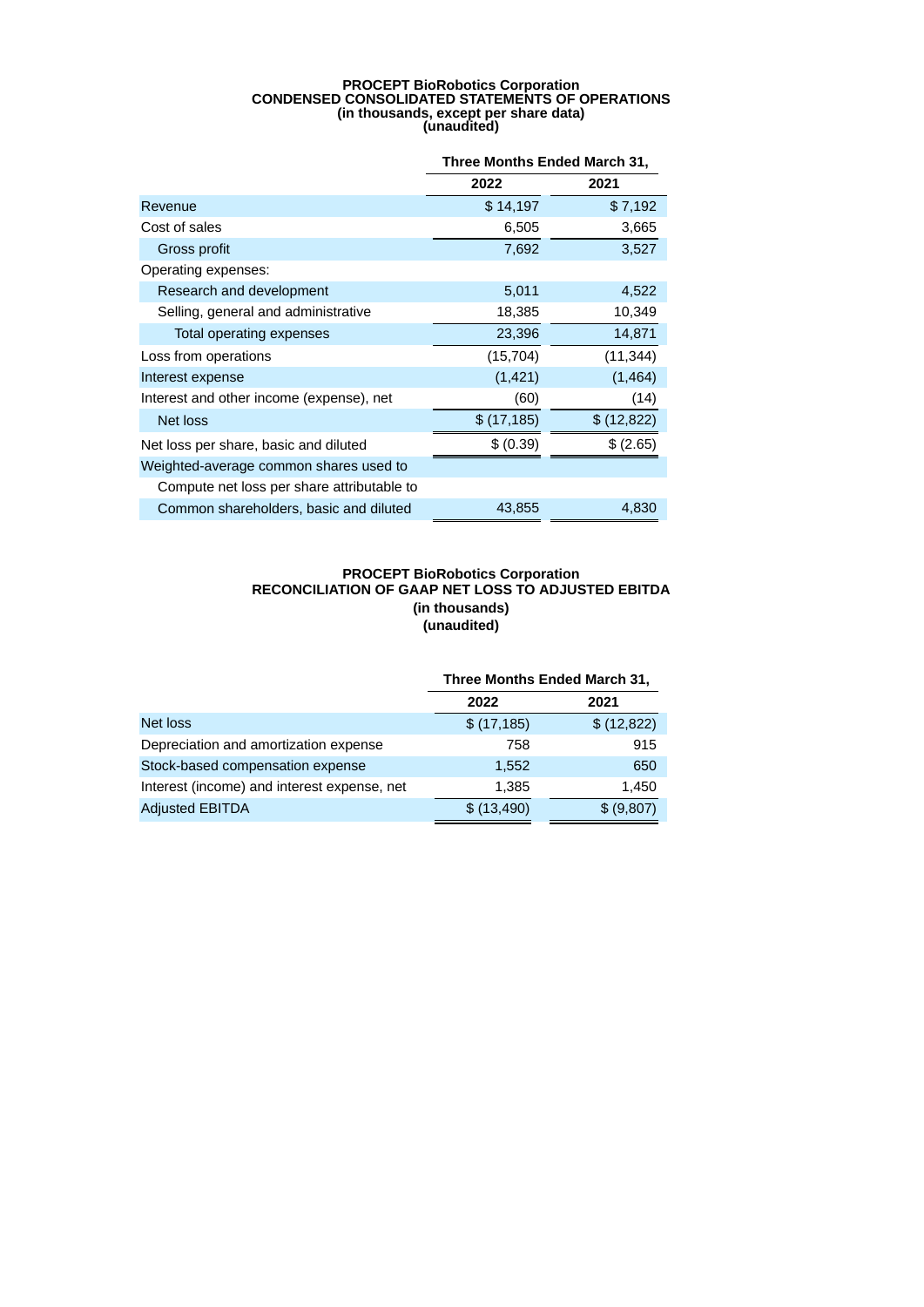## **PROCEPT BioRobotics Corporation RECONCILIATION OF GAAP NET LOSS TO ADJUSTED 2022 EBITDA Guidance (in thousands) (unaudited)**

|                                             | Low         | High        |
|---------------------------------------------|-------------|-------------|
| Net loss                                    | \$ (84,400) | \$ (81,400) |
| Depreciation and amortization expense       | 3,900       | 3,900       |
| Stock-based compensation expense            | 11,900      | 11,900      |
| Interest (income) and interest expense, net | 5.600       | 5,600       |
| <b>Adjusted EBITDA</b>                      | \$ (63,000) | \$ (60,000) |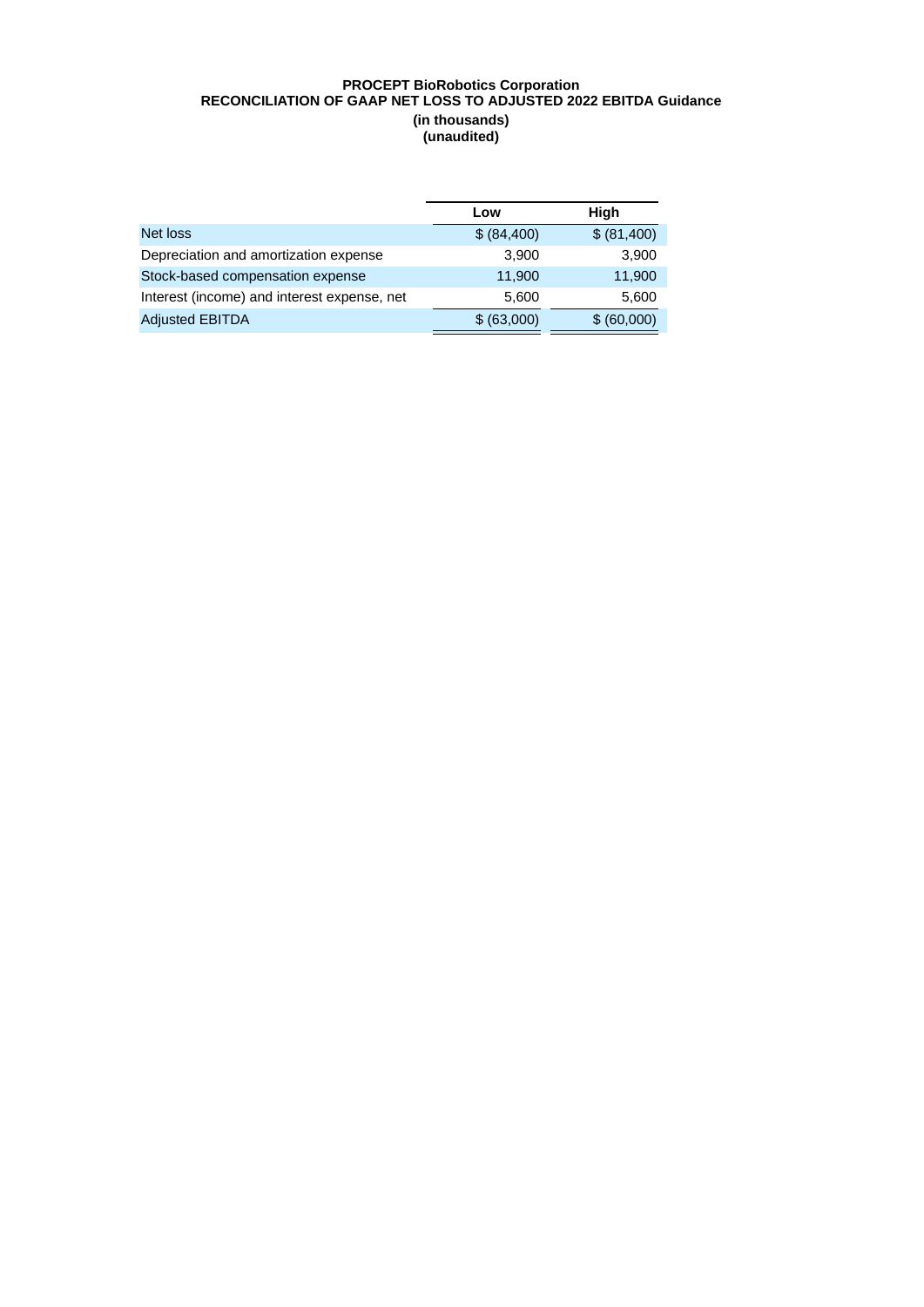## **PROCEPT BioRobotics Corporation CONDENSED CONSOLIDATED BALANCE SHEETS (in thousands) (unaudited)**

|                                             | March 31, 2022 | December 31, 2021 |
|---------------------------------------------|----------------|-------------------|
| <b>Assets</b>                               |                |                   |
| Current assets:                             |                |                   |
| Cash and cash equivalents                   | \$<br>284,288  | \$<br>304,320     |
| Accounts receivable, net                    | 6,992          | 4,464             |
| Inventory                                   | 12,629         | 13,147            |
| Prepaid expenses and other current assets   | 4,070          | 4,242             |
| Total current assets                        | 307,979        | 326,173           |
| Restricted cash                             | 3,814          | 777               |
| Property and equipment, net                 | 4,560          | 5,045             |
| Operating lease right-of-use assets, net    | 2,877          | 3,279             |
| Intangible assets, net                      | 1,682          | 1,750             |
| <b>Total assets</b>                         | 320,912<br>\$  | 337,024<br>\$     |
| <b>Liabilities and Stockholders' Equity</b> |                |                   |
| <b>Current liabilities:</b>                 |                |                   |
| Accounts payable                            | 2,628<br>\$    | 2,029<br>\$       |
| Accrued compensation                        | 4,586          | 6,475             |
| Deferred revenue                            | 1,368          | 1,025             |
| Operating lease - current portion           | 2,181          | 2,105             |
| Other current liabilities                   | 3,994          | 4,608             |
| <b>Total current liabilities</b>            | 14,757         | 16,242            |
| Note payable - non-current portion          | 50,254         | 50,004            |
| Operating lease – non-current portion       | 1,418          | 1,991             |
| Loan facility derivative liability          | 1,533          | 1,496             |
| Other non-current liabilities               | 200            | 200               |
| <b>Total liabilities</b>                    | 68,162         | 69,933            |
| Stockholders' equity:                       |                |                   |
| Additional paid-in capital                  | 531,509        | 528,666           |
| Accumulated other comprehensive loss        | (53)           | (54)              |
| <b>Accumulated deficit</b>                  | (278, 706)     | (261, 521)        |
| Total stockholders' equity                  | 252,750        | 267,091           |
| Total liabilities and stockholders' equity  | \$320,912      | 337,024<br>\$     |